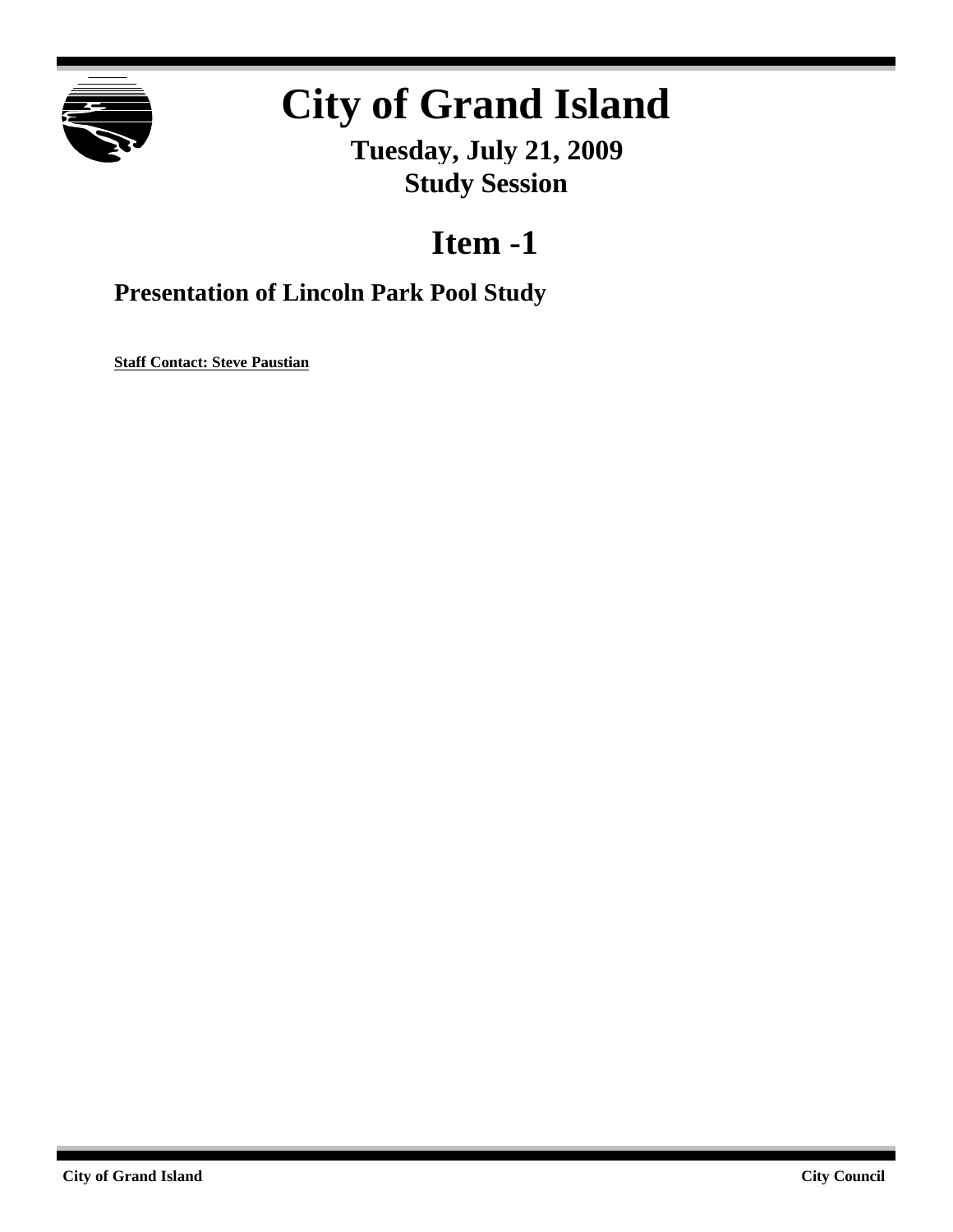## **Council Agenda Memo**

| From:           | Steve Paustian, Parks & Recreation Director |
|-----------------|---------------------------------------------|
| <b>Meeting:</b> | July 21, 2009                               |
| Subject:        | Presentation of Lincoln Park Pool Study     |
| Item $\#$ 's:   | 1                                           |
| $Presenter(s):$ | Steve Paustian, Parks & Recreation Director |

### **Background**

Lincoln Park Swimming Pool was built in 1975 and has served this community for 34 years. Over the past several years, with the water circulation system not functioning properly along with other issues, operating the pool has become more and more problematic. It has reached a point that it is no longer possible to guarantee day to day operation. This pool playes a key role in providing a place for swmimming lessons and recreational swimming for the neighborhood.

### **Discussion**

Attached is the study of Lincoln Park Pool. The study was developed by Olsson Associates at the request of the Parks and Recreation Department.

A formal analysis of the pool condition has been done to quantify the cost of options.

Continuing on with present operation is not an option.

### **Conclusion**

This item is presented to the City Council in a Study Session to allow for any questions to be answered and to create a greater understanding of the issue at hand.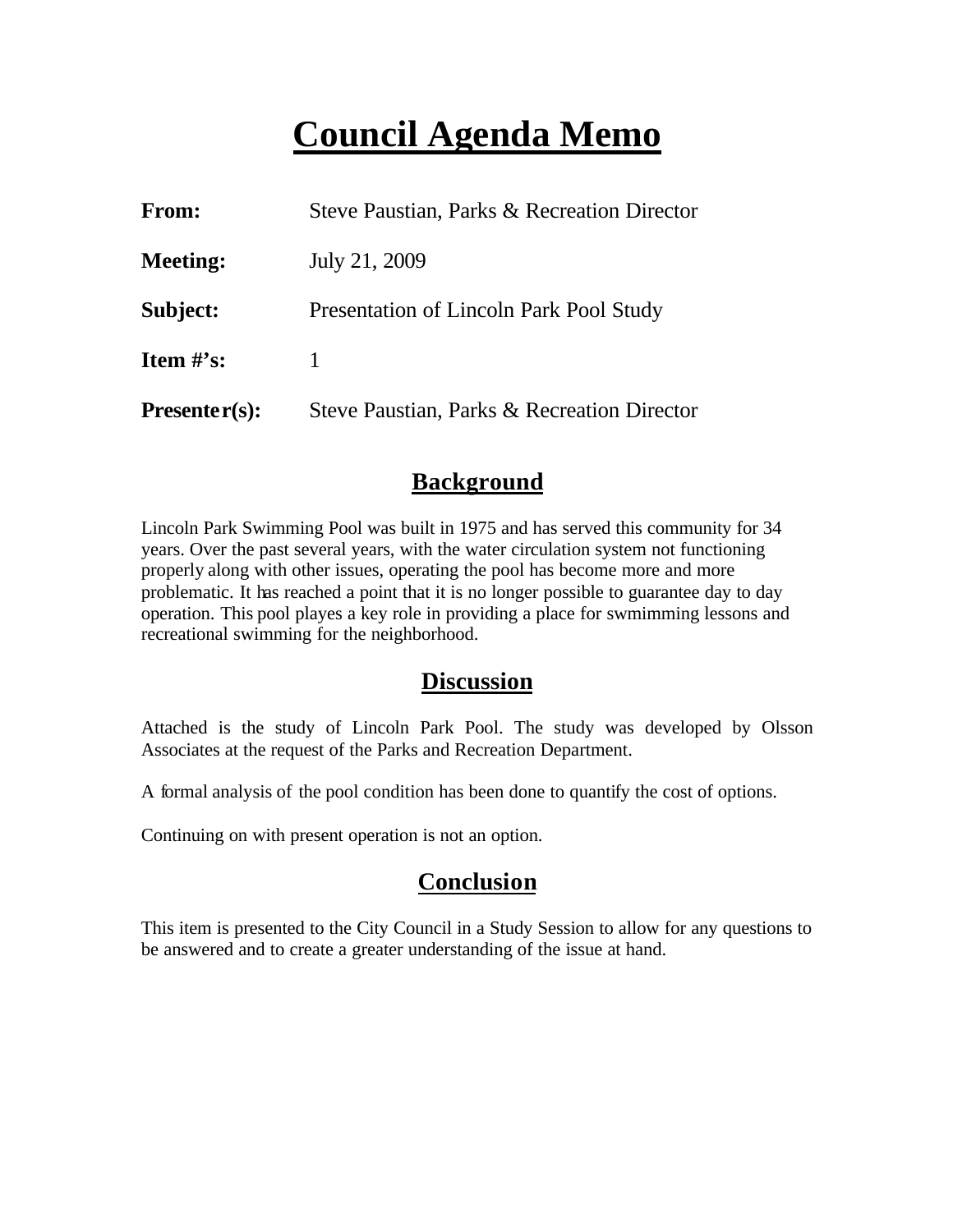



## **Lincoln Park**

## **Pool Facility Evaluation**



**Facility Evaluation and Recommendations** 

**for the City of Grand Island** 

**June 2009**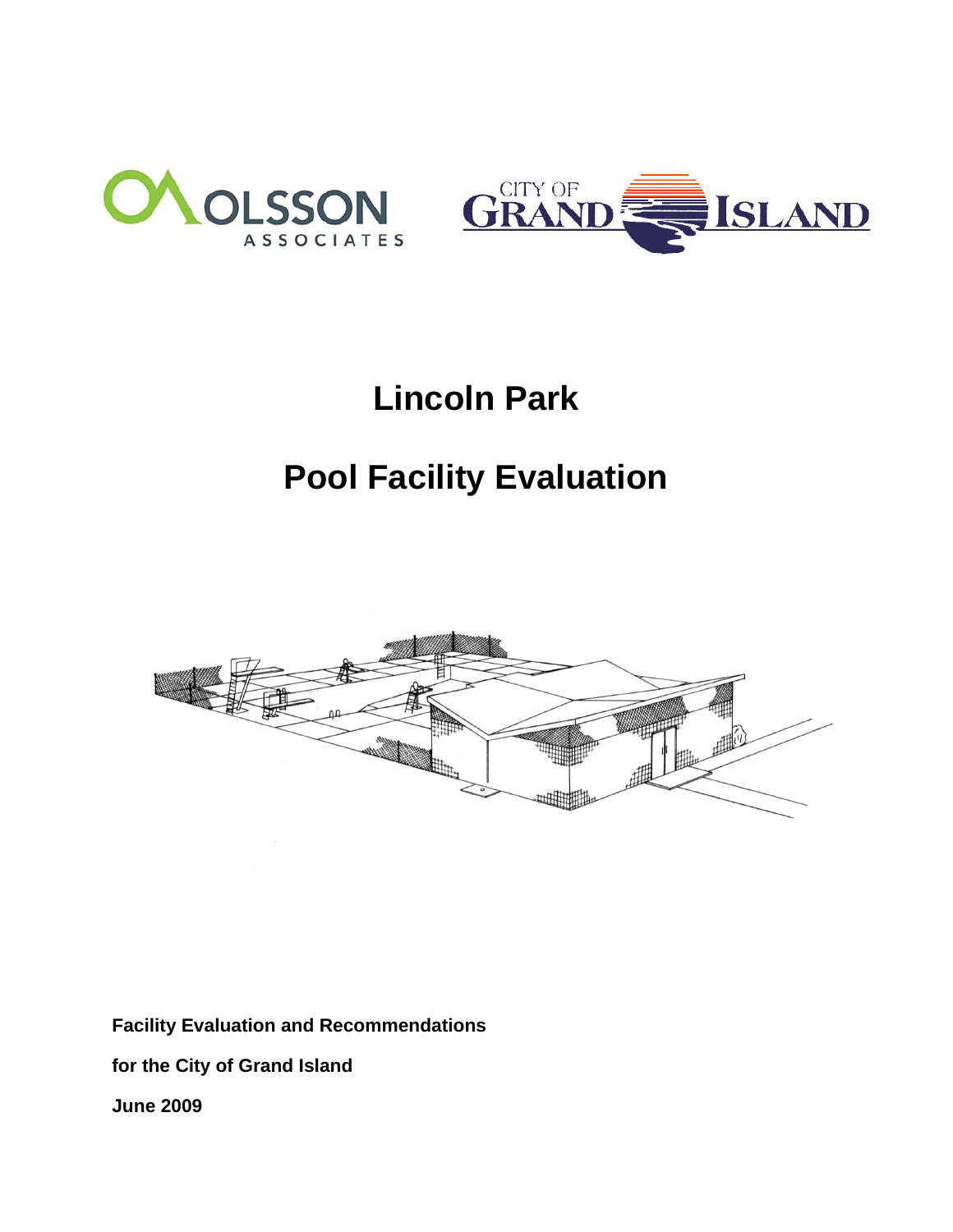#### **PURPOSE AND SCOPE**

This report is prepared by Olsson Associates who investigated the existing Lincoln Park Pool constructed in 1975. This report includes:

- An assessment of the existing facilities related to physical condition, current codes and design trends.
- A cost analysis to remodel existing facilities.
- A conceptual design for a replacement pool at Lincoln Park, and a new Pool Facility at Lions Club Park.
- A cost analysis for a replacement pool.

#### **LINCOLN PARK POOL**

Lincoln Park Pool is located at 716 North Lambert St. within the Lincoln Park. Also located at the Lincoln Park are a playground, a splash pool, restrooms, picnic tables, and tennis courts. Lincoln Park Pool has approximately 11,500 square feet within the fenced-in area, of which 3,625 square feet are the pool. The pool has a capacity of 155,800 gallons with a maximum depth of 12 feet and a minimum depth of 2 feet.

The analysis of the existing pool identifies any deficiencies and design issues with the Filter System, Recirculation System, Chemical Treatment System, Deck Area, Pool, Bathhouse, and Site Improvements. Deficiencies were identified using Nebraska Health and Human Services, Title 178, NAC 4 standards.

#### **A. Analysis of Existing Facilities**

- 1. Filter System the pool currently has two horizontal high rate sand filters in a stacked configuration. The filters were installed within the last 10 years and appear to be in good condition. Each filter has a capacity of 394 gpm (gallons per minute) for a maximum flow rate of 788 gpm. This meets the current standard for a 6 hour turnover rate of 433 gpm.
- 2. Recirculation System the pool currently utilizes one main drain and six surface skimmers for pool circulation. Current regulations do not allow surface skimmers on a pool wider than 30 feet. Lincoln Park Pool is 35 feet wide. Current regulations require a perimeter overflow system. The pool now utilizes a direct suction pumping system. Current design standards require a gravity type main drain with a wet well. The present flow rate of 325 gpm at the existing circulation pump does not meet the current regulation for a 6 hour turnover rate.
- 3. Chemical Treatment the existing building does not meet current standards for housing chlorine equipment. Chemical treatment for the pool is automated and meets the current regulations. Water quality is a major problem with the existing pool facility.

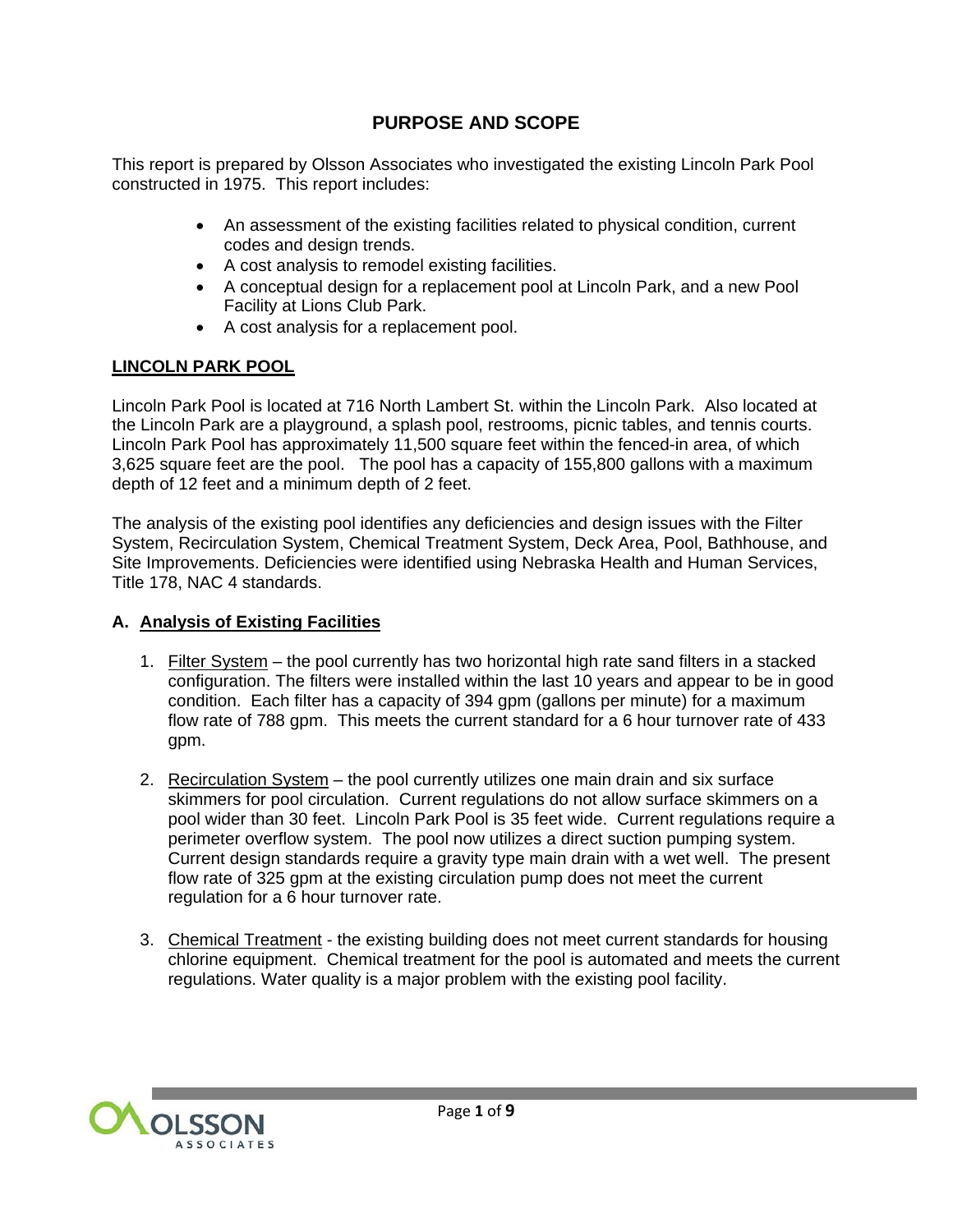- 4. Deck Area the existing pool deck appears to be in fair condition with deck widths **EXAMPLE THE CONSUMERT FROM THE REPORT OF A THE SECOND FROM THE POST CONSUMERT** FROM 4 to 10 feet around the pool. The deck currently drains directly towards the pool; current regulations require all deck drainage to be directed away from the pool and into a drainage system. Hose bibs are not provided for deck washing in accordance with the current standards.
- 5. Pool the concrete of the pool basin is in good condition, concrete tests on the pool basin yielded strengths greater than 5000 psi. The diving well meets the depth criteria for a one meter board. Handicap access consists of a chair lift and requires staff to assist ADA patrons at the existing facility. Current design trends include a zero depth entrance for ADA access.
- 6. Slide and Water Features –The existing slide is in poor condition due to the existing steel structure and slide deterioration. The current suction outlet device for the slide does not meet current standards. The pool does not have any other interactive water features.
- 7. Bathhouse The existing bathhouse does not meet handicap accessible requirements. The bathhouse does not have the required ventilation, and the guard and first aid area does not meet the current standards. The entrance office is not of sufficient size to handle the required personnel and does not have adequate storage or basket storage on site. Current regulations require ventilation (not direct draft as is present) and proper storage of the first aid equipment. There is no storage on site except in the pump room.
- 8. Site Improvements Off street parking is in place and sidewalk access is provided from all directions.



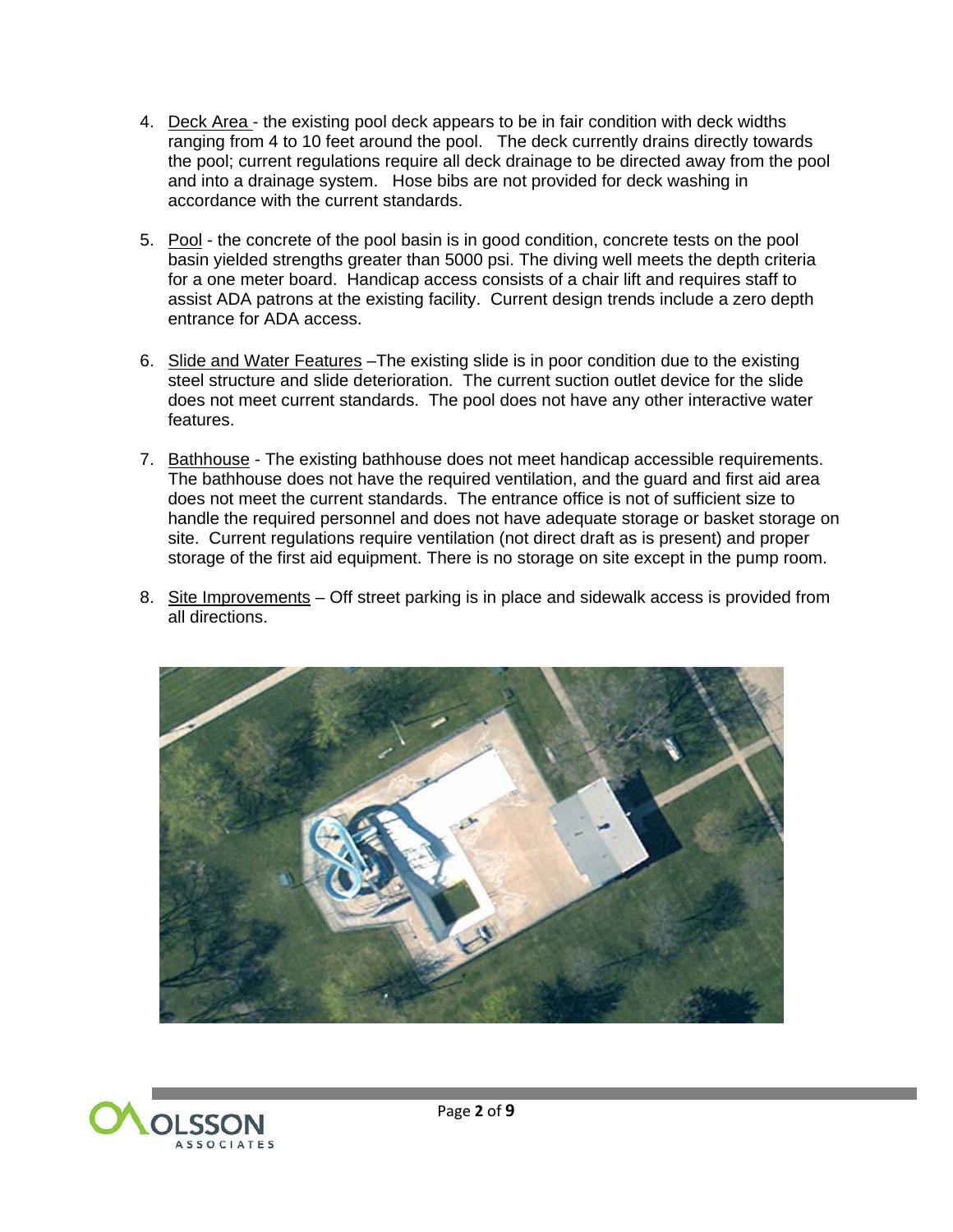#### **B. Proposed Improvements and Opinion of Costs**

The following are opinions of cost for the proposed improvements. The proposed improvements presented are such that the costs may be combined into various improvement programs for project comparisons.

#### 1. Filter System and Chemical Treatment (Exhibit 1)

It is proposed to build a new filter house and filtration system which includes a wet well, new pumps, utilize existing filters, new piping and valves, relocated pool heater, new chemical treatment equipment and accessories. Chemical treatment equipment will be located adjacent to the new filter system in a separate secure area for safety.

| <b>Opinion of Construction Costs</b>                                                                                              | \$203,000.00 |
|-----------------------------------------------------------------------------------------------------------------------------------|--------------|
| Add For: Legal Bond Issue,<br>Engineering, Construction,<br>Administration and<br><b>Construction Contingencies</b><br>(Overhead) | \$51,000.00  |

#### **Total \$254,000.00**

#### 2. Circulation System, Deck Area, Pool, Slide, & Water Features

#### a. New Circulation System & Renovate Pool Deck (Exhibit 2)

The proposed recirculation system is to be accomplished with a stainless steel perimeter overflow system, thus eliminating all buried perimeter piping. The main drain will be checked and reconstructed, as necessary. A proper hydraulic balance will be designed into the new recirculation system. It is proposed to remove and replace the deck area around the pool and provide adequate deck drains, deck washing system, and new deck equipment. The existing pool basin will need some repair and new paint.

| Total                         | \$485,000.00 |
|-------------------------------|--------------|
| Overhead                      | \$97,000.00  |
| Opinion of Construction Costs | \$388,000.00 |

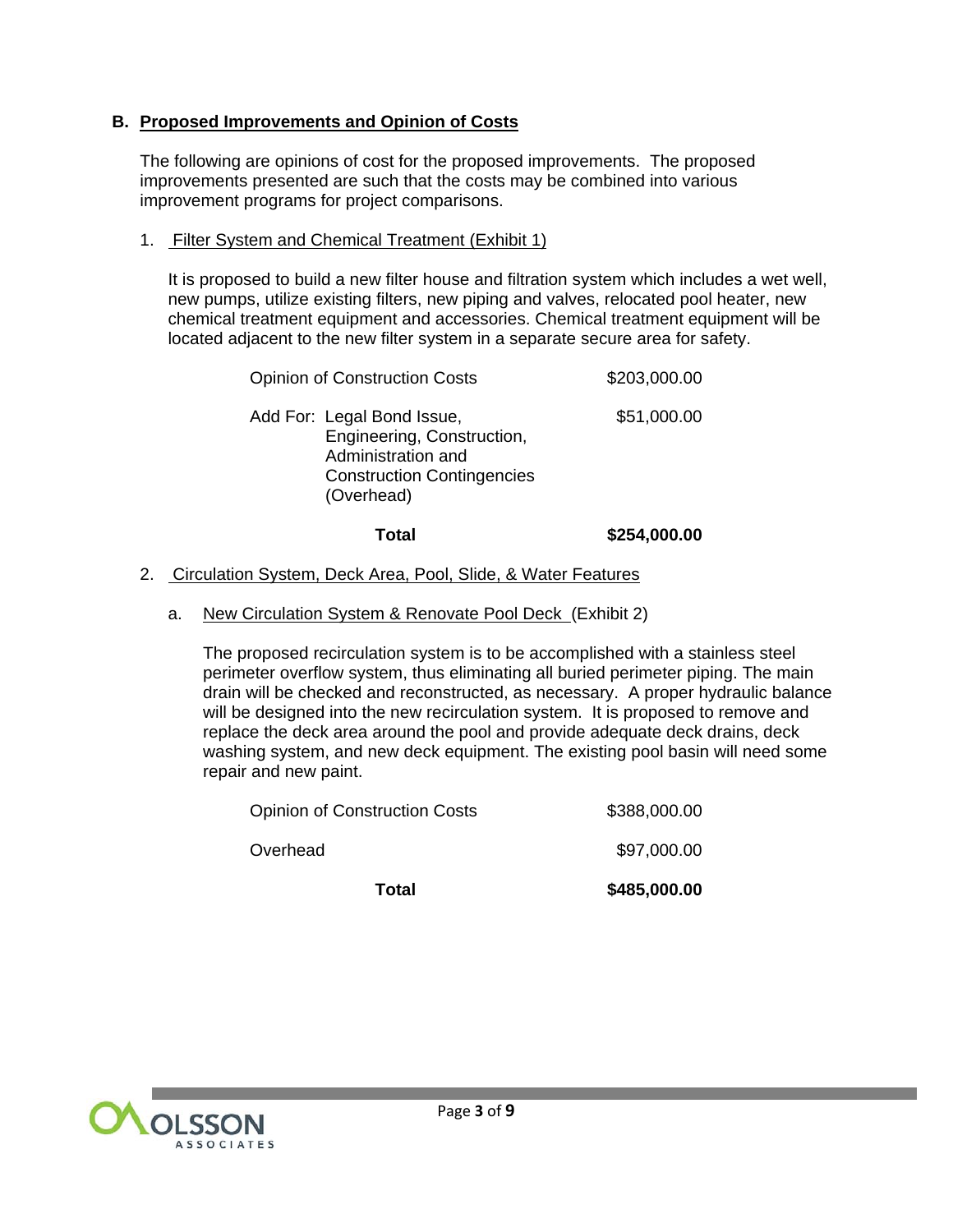#### a. Zero Depth Swimming Addition (Exhibit 3)

An -extension to the existing pool on the east side could be incorporated to provide a zero depth swimming area, which would provide handicap entrance. This addition would require the relocation of existing utilities and sidewalks.

| Total                                | \$153,000.00 |
|--------------------------------------|--------------|
| Overhead                             | \$31,000.00  |
| <b>Opinion of Construction Costs</b> | \$122,000.00 |



b. New Pool (Exhibit 4)

A proposed layout for a new pool would take into account the current design trends for swimming pools. This pool would incorporate the diving well, a slide area, a play area, and a zero depth entrance. The proposed pool includes a one and three meter diving board, new filtration and circulation system, stainless steel gutters, optimum deck widths with drains, a sunbathing area and deck equipment.

| Total                                | \$1,399,000.00 |
|--------------------------------------|----------------|
| Overhead                             | \$280,000.00   |
| <b>Opinion of Construction Costs</b> | \$1,119,000.00 |

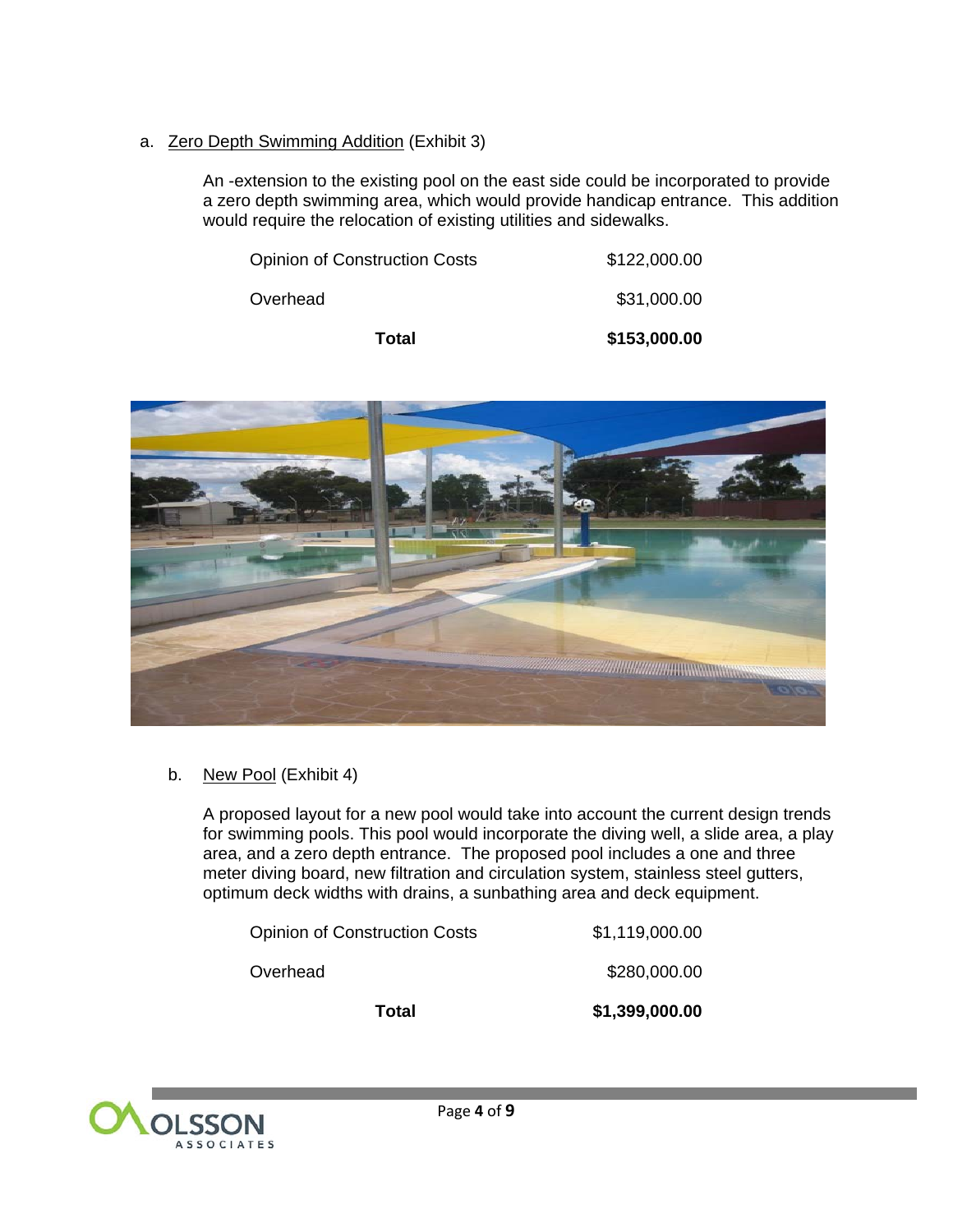#### c. Slide & Water Features

A new slide with regulation suction outlet and additional water features recommended to add recreation value and meet current design trends.

| <b>Slide Feature (similar to existing)</b><br><b>Opinion of Construction Costs</b> | \$210,000.00 |
|------------------------------------------------------------------------------------|--------------|
| Overhead                                                                           | \$53,000.00  |
| Total                                                                              | \$263,000.00 |
| <b>Water Feature (water sculptures)</b><br><b>Opinion of Construction Costs</b>    | \$15,000.00  |
| Overhead                                                                           | \$4,000.00   |
| Total                                                                              | \$19,000.00  |
| <b>Water Tower w/ Bridges</b><br><b>Opinion of Construction Costs</b>              | \$115,000.00 |
| Overhead                                                                           | \$29,000.00  |
| Total                                                                              | \$144,000.00 |
| <b>Water Cannons</b><br><b>Opinion of Construction Costs</b>                       | \$36,000.00  |
| Overhead                                                                           | \$9,000.00   |
| Total                                                                              | \$45,000.00  |



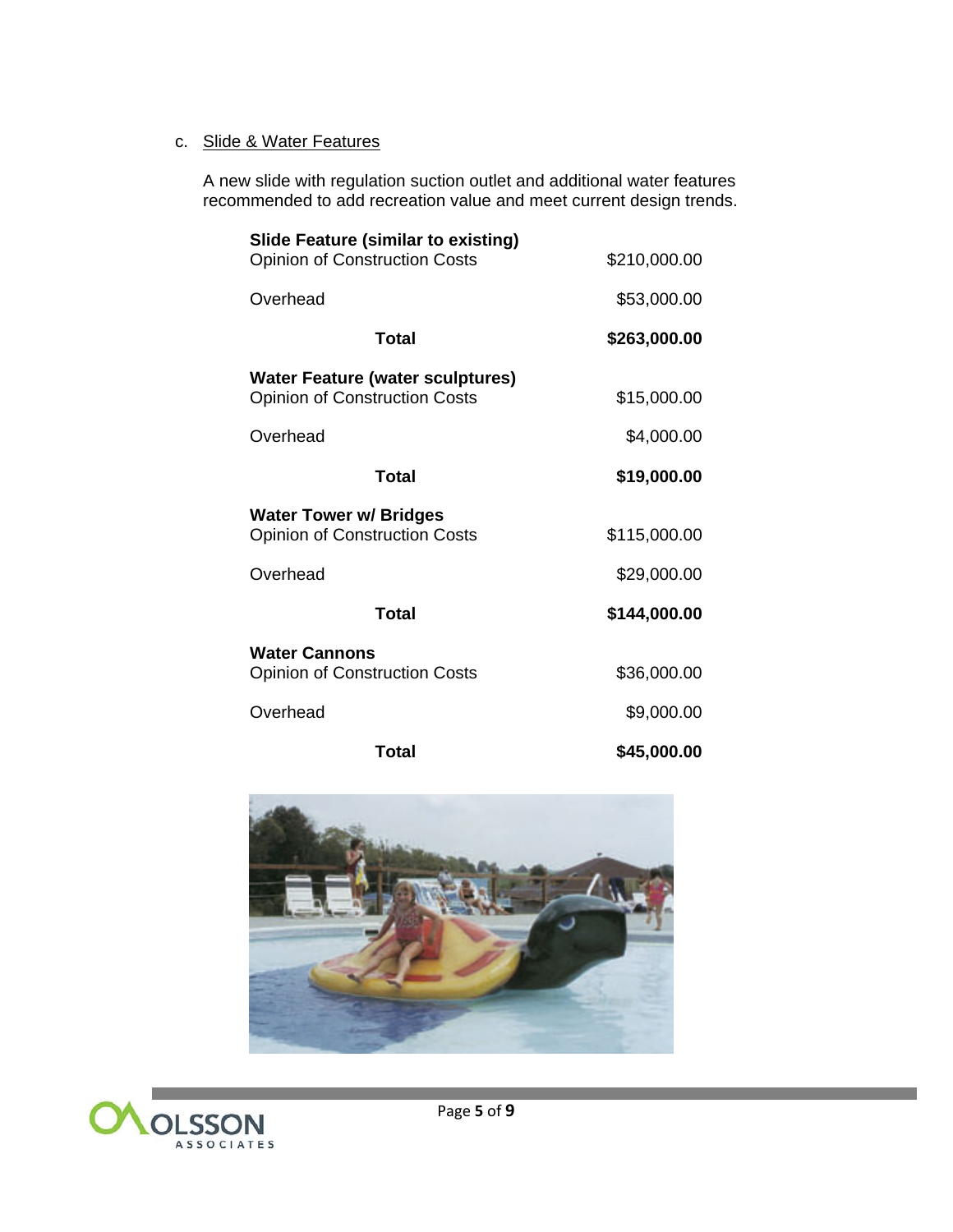#### 3. Bathhouse Options & Site Improvements

#### a. Remodel Existing Bathhouse (Exhibit 5)

 Remodeling the existing bathhouse facility would require the construction of the new filter and chemical treatment facility. Remodeling the bathhouse would provide handicap accessibility, new water efficient fixtures, additional office space and new basket storage for the pool, removing and replacing the roof which would include providing adequate ventilation and heating, and provide additional sitting within the changing rooms.

| Total                                | \$213,000.00 |
|--------------------------------------|--------------|
| Overhead                             | \$43,000.00  |
| <b>Opinion of Construction Costs</b> | \$170,000.00 |

b. New Bathhouse (Exhibit 6)

A new bathhouse facility should be erected to provide a modern and efficient facility which will meet today's standards. The building will provide improved patron circulation, a family changing room, checking control, operation and office space, first aid room, clothing storage and handicap access. Construction will include razing and grading of the existing bathhouses.

| Total                                | \$518,000.00 |
|--------------------------------------|--------------|
| Overhead                             | \$104,000.00 |
| <b>Opinion of Construction Costs</b> | \$414,000.00 |

#### c. Site Work and Demolition

Building a new pool will require the removal of the existing basin and backfill of the site. Building a new bathhouse will require the demolition of the existing bathhouse and the relocation and/or removal of the existing utilities.

| Site Work/Demolition of Existing Basin               | \$46,000.00 |
|------------------------------------------------------|-------------|
| Site Work/Demolition of Existing<br><b>Bathhouse</b> | \$25,000.00 |

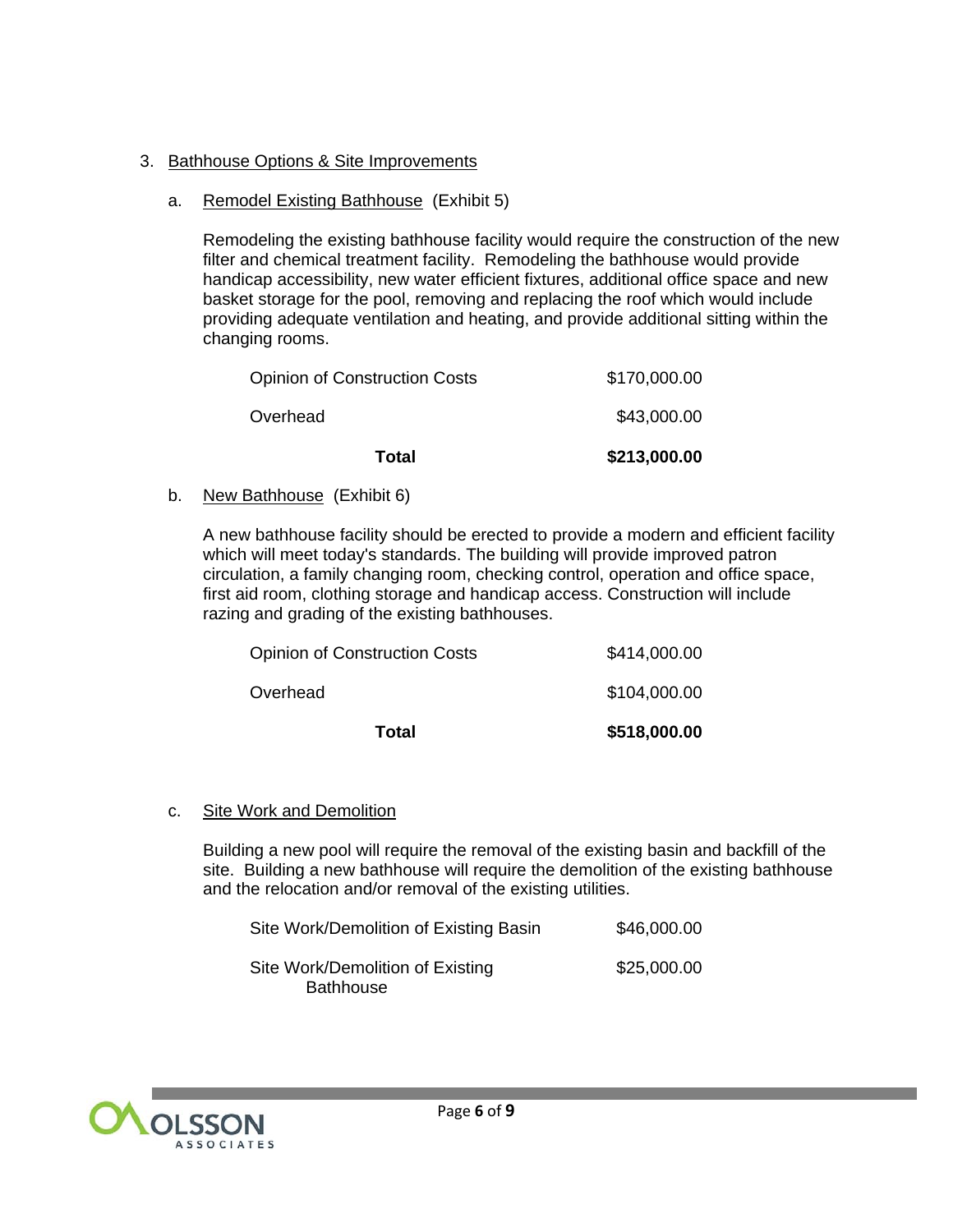d. Site Improvements (Lions Club Park)

Patron access will be provided along the north side of the pool to allow access from East 6<sup>th</sup> Street. Proposed off-street parking will accommodate approximately 18 vehicles.

| Total                                | \$69,000.00 |
|--------------------------------------|-------------|
| Overhead                             | \$14,000.00 |
| <b>Opinion of Construction Costs</b> | \$55,000.00 |



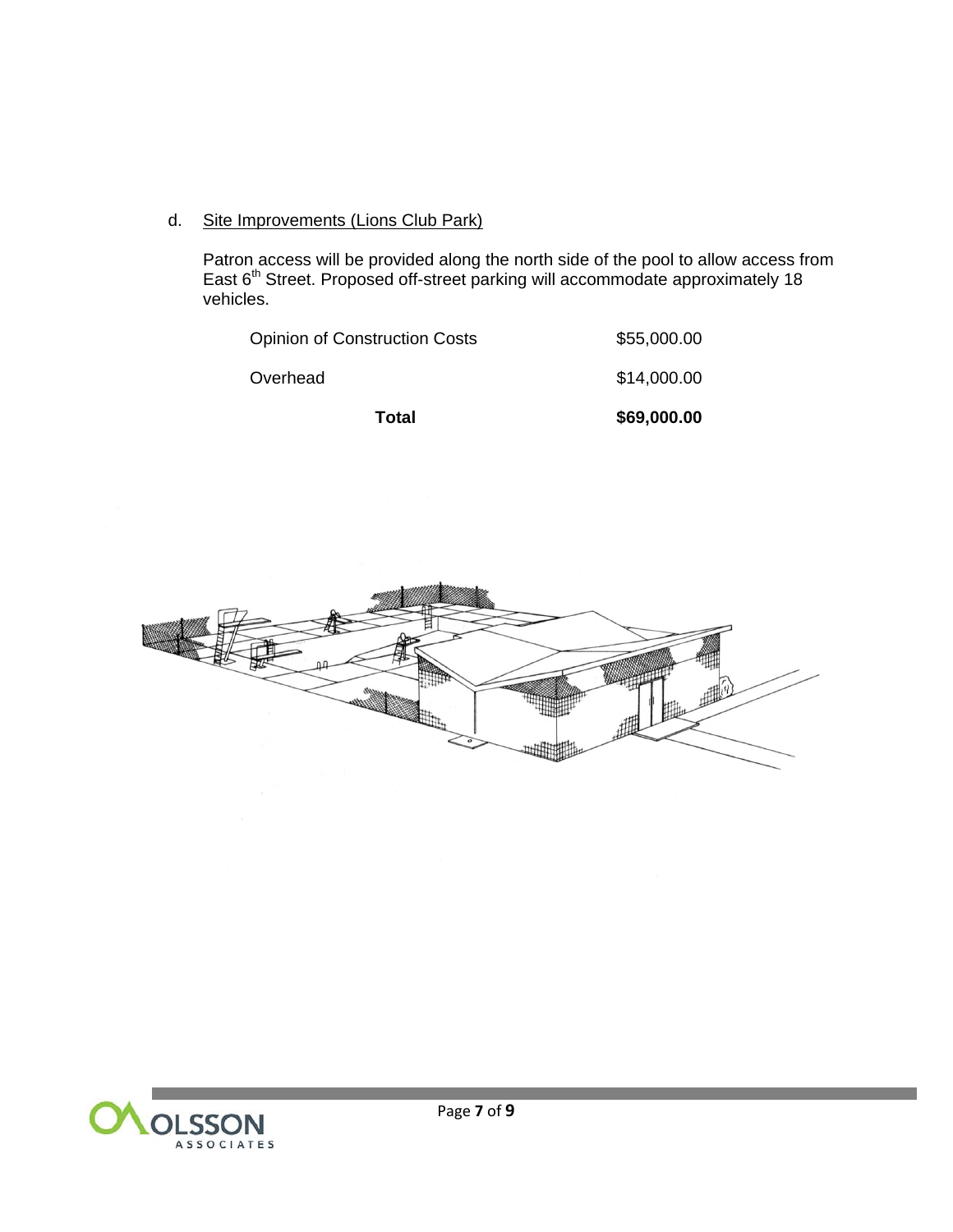#### **C. Options and Recommendation**

a. Renovate Existing Pool & Bathhouse Option (Exhibit 7) The following items would be required to renovate and remodel the existing pool facility to operate properly and meet the current regulations.

| <b>Item</b>                                   | Opinion of Cost |
|-----------------------------------------------|-----------------|
| New Filter and Chemical Treatment Facility    | \$254,000.00    |
| New Circulation System and Renovate Deck Area | \$485,000.00    |
| New Zero Depth Entrance                       | \$153,000.00    |
| <b>Remodel Bathhouse</b>                      | \$213,000.00    |
| <b>New Slide</b>                              | \$263,000.00    |
| <b>Total Opinion of Costs</b>                 | \$1,368,000.00  |

b. Lincoln Park Pool Renovation with New Bathhouse Recommendation (Exhibit 8) Should it be decided to rehabilitate the existing facilities, it is recommended that the City of Grand pursue the following construction program.

| Item                                          | Opinion of Cost |
|-----------------------------------------------|-----------------|
| New Filter and Chemical Treatment Facility    | \$254,000.00    |
| New Circulation System and Renovate Deck Area | \$485,000.00    |
| New Zero Depth Entrance                       | \$153,000.00    |
| New Bathhouse                                 | \$518,000.00    |
| New Slide                                     | \$263,000.00    |
| Site Work                                     | \$25,000.00     |
| <b>Total Opinion of Costs</b>                 | \$1,698,000.00  |

c. New Lincoln Park Pool & Bathhouse Option (Exhibit 9) The following items would be required to remove the existing pool and bathhouse and replace with a new pool and bathhouse.

| ltem                          | Opinion of Cost |
|-------------------------------|-----------------|
| New Pool                      | \$1,399,000.00  |
| New Bathhouse                 | \$518,000.00    |
| New Slide                     | \$263,000.00    |
| Site Work                     | \$71,000.00     |
| <b>Total Opinion of Costs</b> | \$2,251,000.00  |



and the state of the state of the state of the state of the state of the state of the state of the